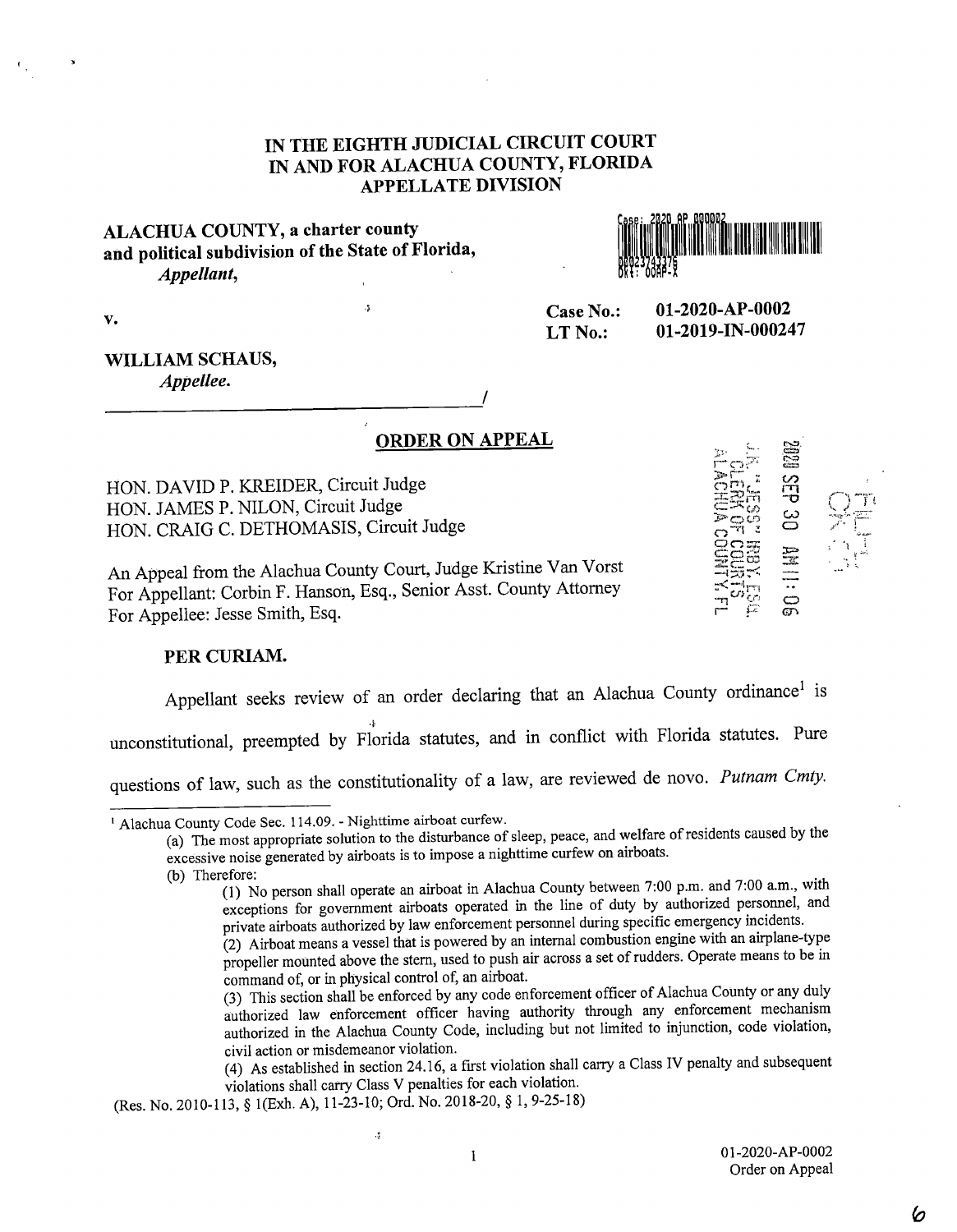Med. Ctr. v. Florida Birth-Related Neurological Injury Comp. Ass 'n, 204 So.3d 598, 601 (Fla. 1st DCA 2016).

 $\cdot$ 

#### Constitutionality

Appellant argues that the trial court erred by concluding that the Nighttime Airboat Curfew Ordinance impacted a fundamental right (i.e. use and enjoyment of the Public Trust) and, therefore, was subject to strict scrutiny analysis. We agree. "Assuming that the right to navigation is a constitutional right in the sense in which [the parties] use the term, this does not automatically make it a *fundamental* right meriting strict scrutiny." Murphy v. Department of Natural Resources, 837 F.Supp. 1217, 1220 (S.D. Fla. 1993). Other uses of the Public Trust, such as fishing, have similarly been held not to be a fundamental right. Lane v. Chiles, 698 So.2d 260, 263 (Fla. 1997). Therefore, it was error to declare the Ordinance unconstitutional under a strict scrutiny analysis.

As this Court finds the remaining issues dispositive, we decline to consider whether the Ordinance passes constitutional muster under a rational basis test.

#### Preemption

"Counties in Florida are given broad authority to enact ordinances.. .The legislature can preempt that authority and may do so either expressly or by implication." Phantom of Clearwater, Inc. v. Pinellas County, 894 So.2d 1011, 1018 (Fla. 2d DCA 2005). Appellee has conceded that the Ordinance is not expressly preempted by any statute.

"Implied preemption should be found to exist only in cases where the legislative scheme is so pervasive as to evidence an intent to preempt the particular area, and where strong public policy reasons exist for finding such an area to be preempted by the Legislature." Tallahassee Memorial Regional Medical Center v. Tallahassee Medical Center, 681 So.2d 826, 831 (Fla. 1st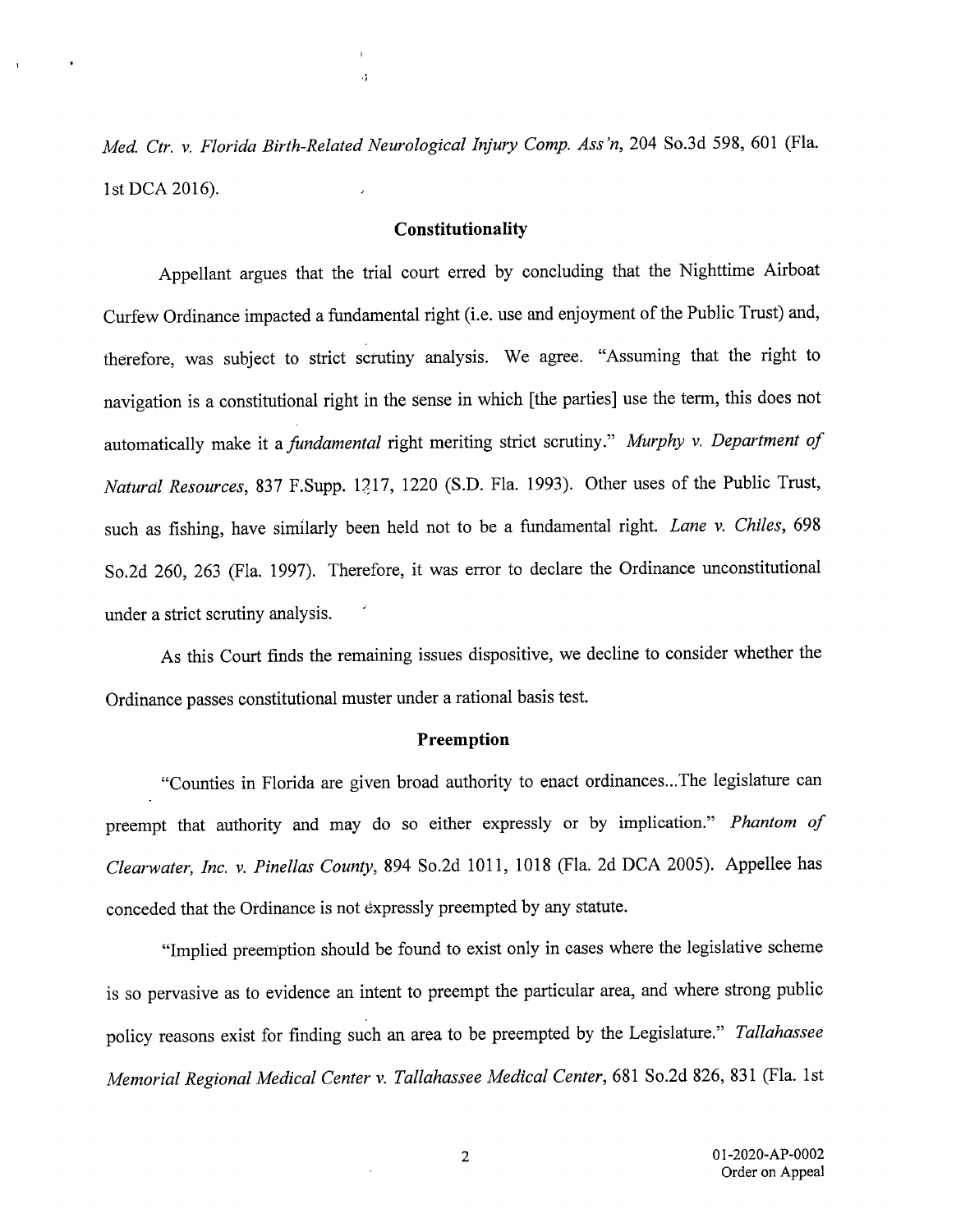DCA 1996). "The scope of the preemption should also be limited to the specific area where the Legislature has expressed their will to be the sole regulator." Id.

The Florida Legislature implicitly expressed their will to be the sole regulator of vessel engine noise through statutes such as § 327.391, Fla. Stat. ("Airboats regulated") and § 327.65, Fla. Stat. ("Muffling Devices"). Of particular significance is § 327.65(2)(a), Fla. Stat., which states:

Any county wishing to impose additional noise pollution and exhaust regulations on vessels may, pursuant to s.  $327.60(2)$ , adopt by county ordinance the following regulations:

1. No person shall operate or give permission for the operation of any vessel on the waters of any county or on a specified portion of the waters of any county, including the Florida Intracoastal Waterway, which has adopted the provisions of this section in such a manner as to exceed the following sound levels at a distance of 50 feet from the vessel: for all vessels, a maximum sound level of 90 dB A.

2. Any person who refuses to submit to a sound level test when requested to do so by a law enforcement officer is guilty of a misdemeanor of the second degree, punishable as provided in s. 775.082 or s. 775.083.

While this statute allows localities to impose additional noise pollution and exhaust regulations, it specifies the exact language they must use. "Under the principle of statutory construction, expressio unius est exclusio alterius, the mention of one thing implies the exclusion of another." Moonlit Waters Apartments, Inc. v. Cauley, 666 So.2d 898, 900 (Fla. 1996). By stating which regulations can be adopted by county ordinance, it implies that counties cannot adopt any other ordinances concerning noise pollution regulation. The Nighttime Airboat Curfew Ordinance at issue does not conform to the language set forth in § 327.65(2)(a), Fla. Stat.

Appellant argues that the Ordinance is not preempted because it regulates airboat operation, not noise pollution, and does not set a different maximum sound level as the one proscribed in § 327.65(2)(a)(1), Fla. Stat. Given that the stated purpose of the Ordinance is to protect "the disturbance of sleep, peace, and welfare of residents caused by the excessive noise generated by airboats," we find that Appellant's argument is disingenuous. The stated purpose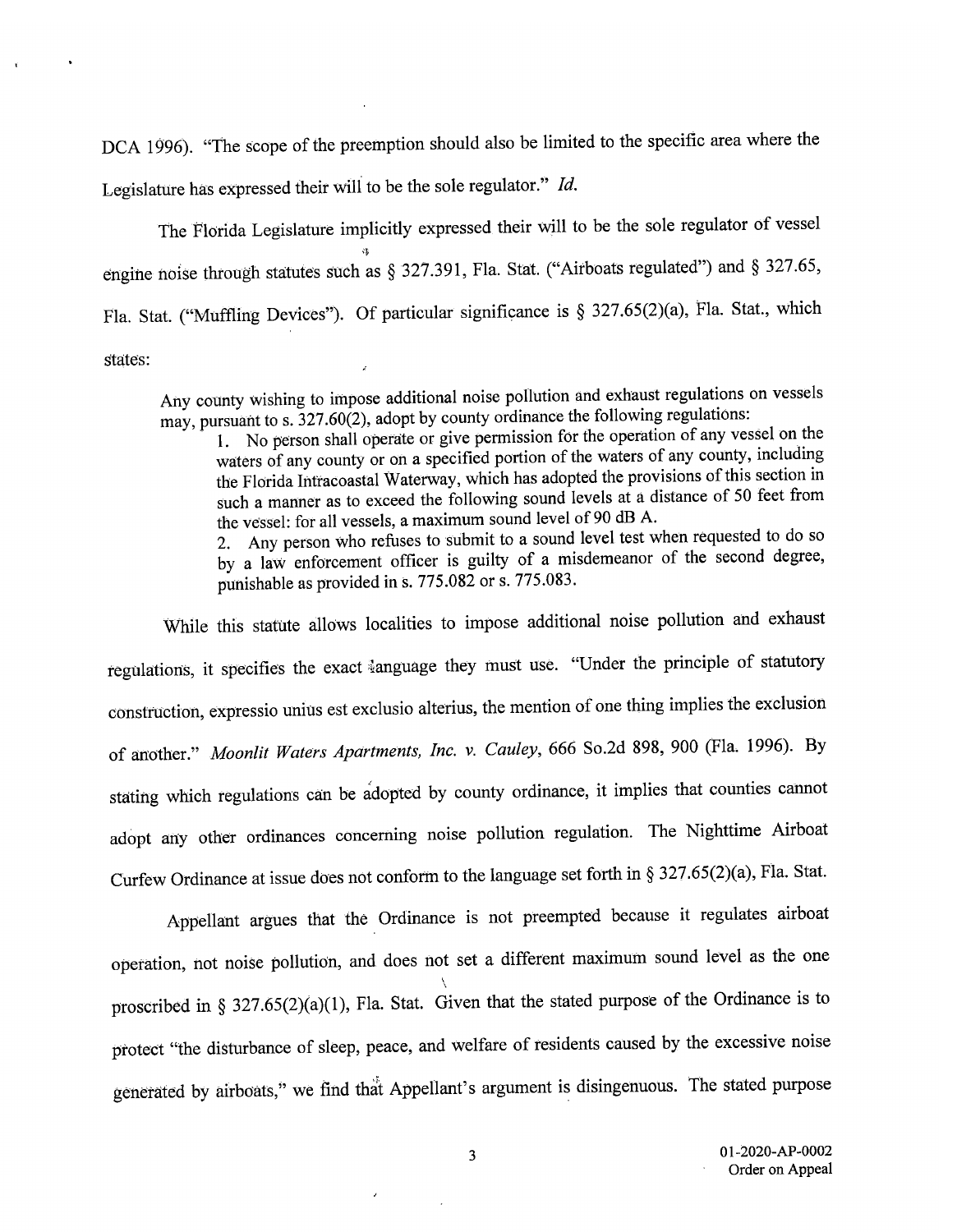and practical effect of the Ordinance is to set a maximum sound level of 0 dB A from 7PM to 7AM for airboats. Therefore, the Ordinance intrudes on this specific area where the Legislature has expressed their will to be the sole regulator and is preempted by state law.

 $\mathbf{z} = \mathbf{z}$ 

### **Conflict**

"[I]f an area of law is not preempted by the state law, then a city can pass ordinances concurrently on subjects regulated by state statute. But an ordinance, which is inferior to a state statute, cannot forbid what the statute expressly licenses, authorizes or requires. Nor may it authorize what the statute forbids." F.Y.I. Adventures, Inc. v. City of Ocala, 698 So. 2d at 584-85.

As discussed in the previous section, the Ordinance imposes a stricter noise pollution standard for airboats than that expressly allowed by § 327.65, Fla. Stat. Therefore, the full Ordinance is in conflict with state law.

Additionally, § 327.60(2)(e), Fla. Stat. prohibits adoption of any ordinance or local regulation that discriminates against airboats, unless it is adopted by a two-thirds vote of the governing body enacting such ordinance. By limiting the curfew to airboats, the Ordinance unquestionably discriminates against airboats.

The governing body of Alachua County is the five-member board of county commissioners. Alachua County Code Sec. 2.2(A). The Ordinance was adopted and enacted by the Commission by a vote of 4-0, which is above the two-thirds threshold required for an ordinance discriminating against airboats. The enactment of the Ordinance complies with the plain language of § 327.60(2)(e), Fla. Stat.

However, there was a second vote by the Commission in 2018 which modified Alachua County Code Sec. 114.09(b)(3)-(4), the enforcement clauses of the Ordinance. If an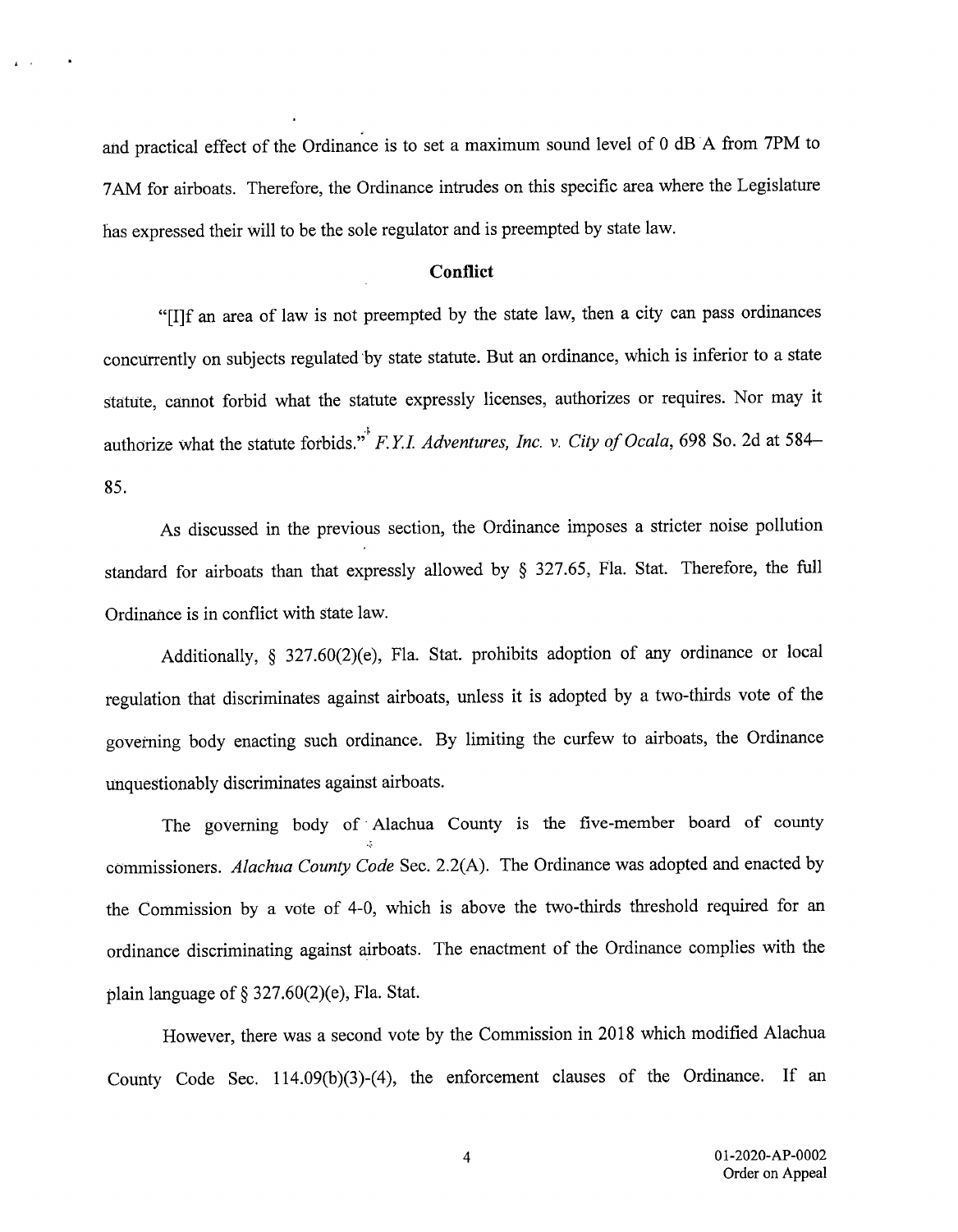extraordinary majority is required by Florida Statutes, the affirmative vote of an extraordinary majority of the full Commission is required, whether all members are present or not. See Alachua County Rules of Procedure for Meetings, Section VII(E). The vote to modify Alachua County Code Sec. 114.09(b)(3)-(4) was approved by a vote of 3-1. 3 votes out of 5 is only 60%, which is below the two-thirds required by § 327.60(2)(e). Therefore, Alachua County Code Sec.  $114.09(b)(3)-(4)$  are in conflict with state law.

#### Conclusion

The Nighttime Airboat Curfew Ordinance is invalid because it is impliedly preempted by and in conflict with state law. Accordingly, the order of dismissal is AFFIRMED.

**DONE AND ORDERED** in Alachua County, Florida, on September  $\mathcal{Q}_1$ , 2020.

**KREIDER** <del>. CI</del>RCUIT JUDGE  $DA$ ΊD  $\mu$ JAMESP. NILON. CIREUIT JUDGE CRAIG C. DETHOMASIS, CIRCUIT JUDGE

.,